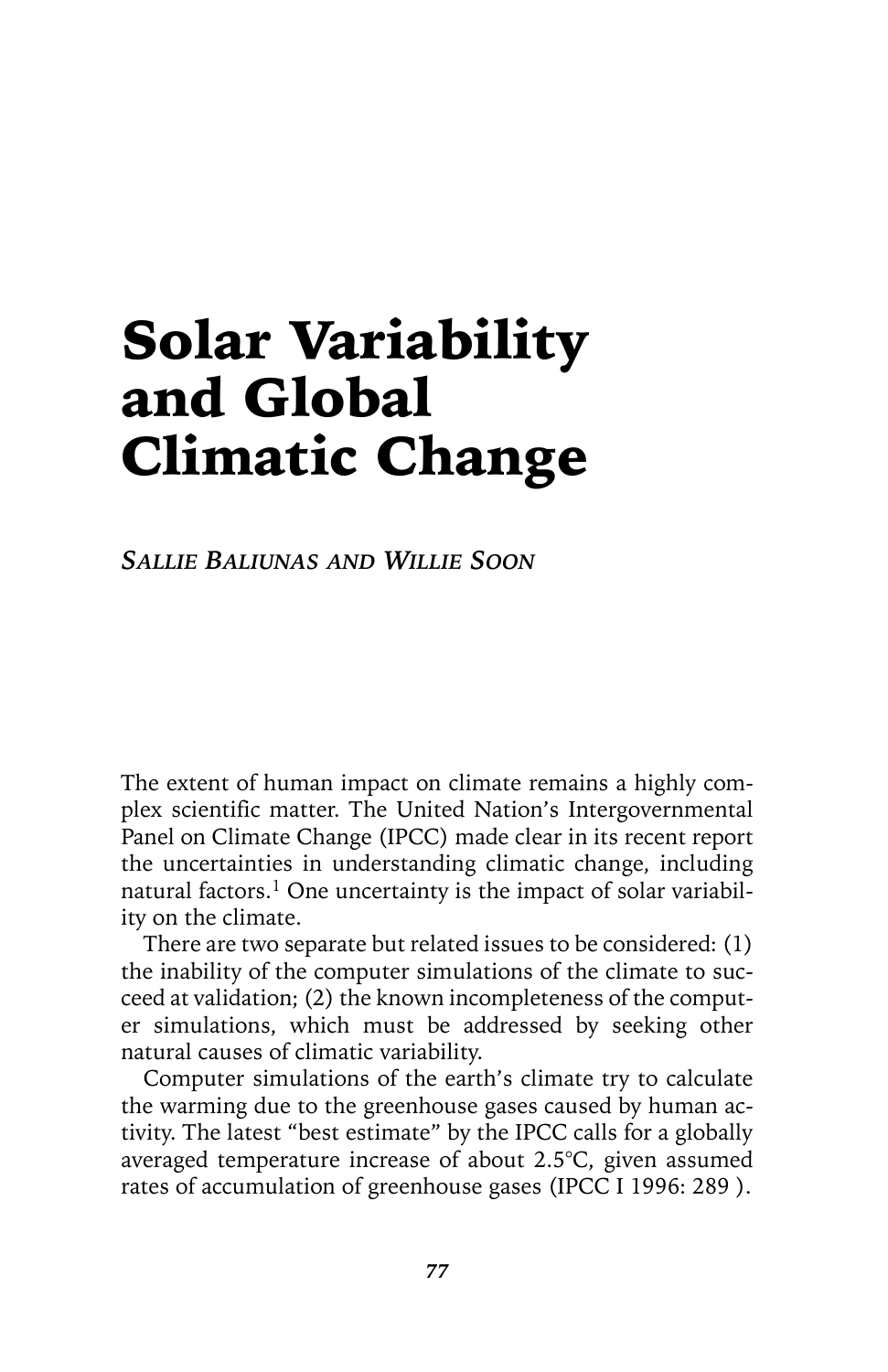## Testing the projections

How can the computer forecasts of the climate 100 years into the future be verified? The rules of science give clear guidance on how to test this or any hypothesis. Richard Feynman, physicist at the California Institute of Technology and Nobel Laureate, takes the view of Poincaré2 when he writes: "*The test of all knowledge is experiment*. Experiment is the *sole judge* of scientific 'truth'" (Feynman, Leighton, and Sands 1963: 1-1). The increase in all greenhouse gases from human activities over the past 100 years, added together, are equivalent to a 50 percent increase in carbon dioxide alone—that is, halfway to the benchmark that the IPCC considers, an effective doubling of carbon dioxide alone. The accuracy of the climatic forecasts based upon computer projections may be tested, therefore, by examining the climate's response to the increase that has already taken place.

In considering the projections against the measured temperature response, the IPCC and scientists affiliated with the IPCC agree that the computer simulations are insufficient for the tasks of explaining the current climate and projecting reliably future climatic change:

[The model results] cannot be considered as compelling evidence of a clear cause-and-effect link between anthropogenic forcing and changes in the earth surface temperature. (IPCC I 1996: 411)

[T]he GCM considered cannot be used for any physical experiment devoted to studying real climate change, such as greenhouse warming, paleoclimate reconstructions, or El Niño prediction. (Polyak and North 1997: 1921)

[I]t [is] clear that using the GCM for investigation of the real climate variability ... has no scientific justification. (Polyak and North 1997: 6799)

[W]ithout knowing the dynamical heat fluxes, it is clear that one cannot even calculate the mean temperature of the earth. (Lindzen 1997: 8335)

#### *Temperature records from the Arctic*

One demanding test of the validity of the computer simulations of the climate of the earth is based on temperature records from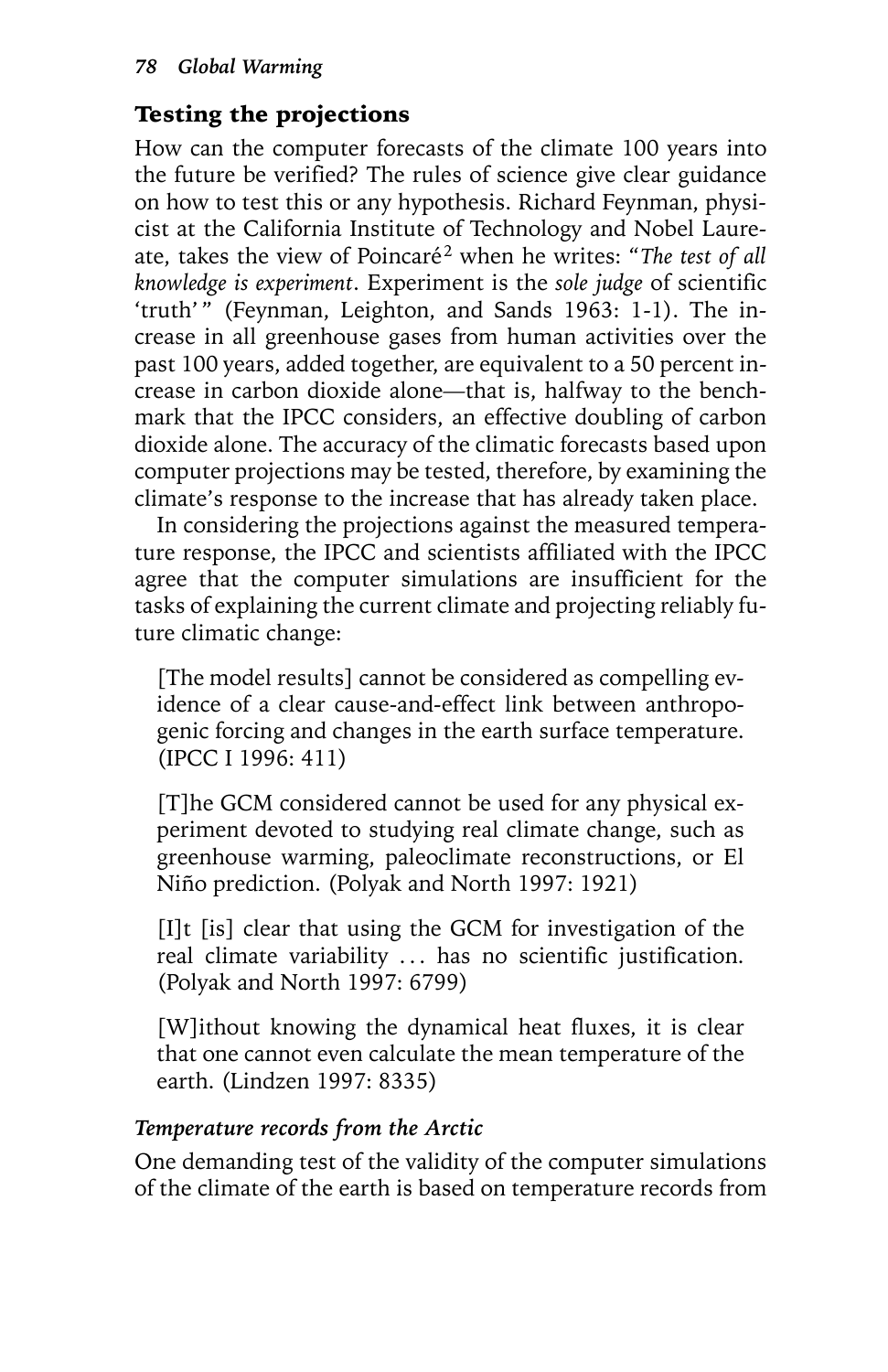the Arctic. According to the computer forecasts, the polar areas are very sensitive to global warming. The forecasts say that the polar regions should have warmed enough during the last 50 to 100 years to begin melting polar ice. In addition to the predominant positive feedback assumed for water vapour (see below, p. 80), there is a positive feedback, specific to the melting of the polar ice, that amplifies any warming. Ice reflects sunlight and helps keep the polar regions cold. As the temperature rises and the ice melts, the bare ground or sea underneath absorbs more of the sun's energy and magnifies the warming.

According to the computer simulations, a rapid and significant temperature increase is projected to have already occurred in the last 50 years in the latitude band  $60^{\circ}$ N to  $90^{\circ}$ N<sup>3</sup> because of the recent increases in greenhouse gases caused by human activity and the models' expectations of amplified Arctic warming. But the temperature measurements show that there has been no net warming over the last several decades, especially in the winter, which is the season projected by the computer simulations to have the fastest increase in temperature. Specifically, the observational evidence shows that "greenhouse-induced warming is not detectable in the Arctic troposphere for the 1958–1986 period" (Kahl *et al*. 1993: 825). An independent study found that, in agreement with the previous results, the Arctic surface air had not warmed between 1950 and 1990 (Kahl *et al*. 1996: 1297).

Another indication that the Arctic region is warming would be that the winter weather system, the polar vortex, is shrinking. However, "the January circumpolar vortex has expanded over the last two decades ... contrary to general circulation model forecasts that predict a decrease in the meridional temperature gradient of the Northern Hemisphere as trace-gas concentrations increase" (Davis and Benkovic 1994: 415).

Further, the United Kingdom's monthly compilations of surface-air temperatures (Jones *et al*. 1986: 161), which contain the temperature record widely used by those studying climate and by the IPCC, were analyzed by I. Polyak and G. North, who found that there has been no significant warming trend at high northern latitudes since 1946, and that the earlier portion of the record is too unreliable for determining a trend (1997: 1921).

Finally, the satellite data from Microwave Sounding Units (MSU) for the period from 1979 to 1996 and the balloon radiosonde data for the period from 1958 to 1995 show no net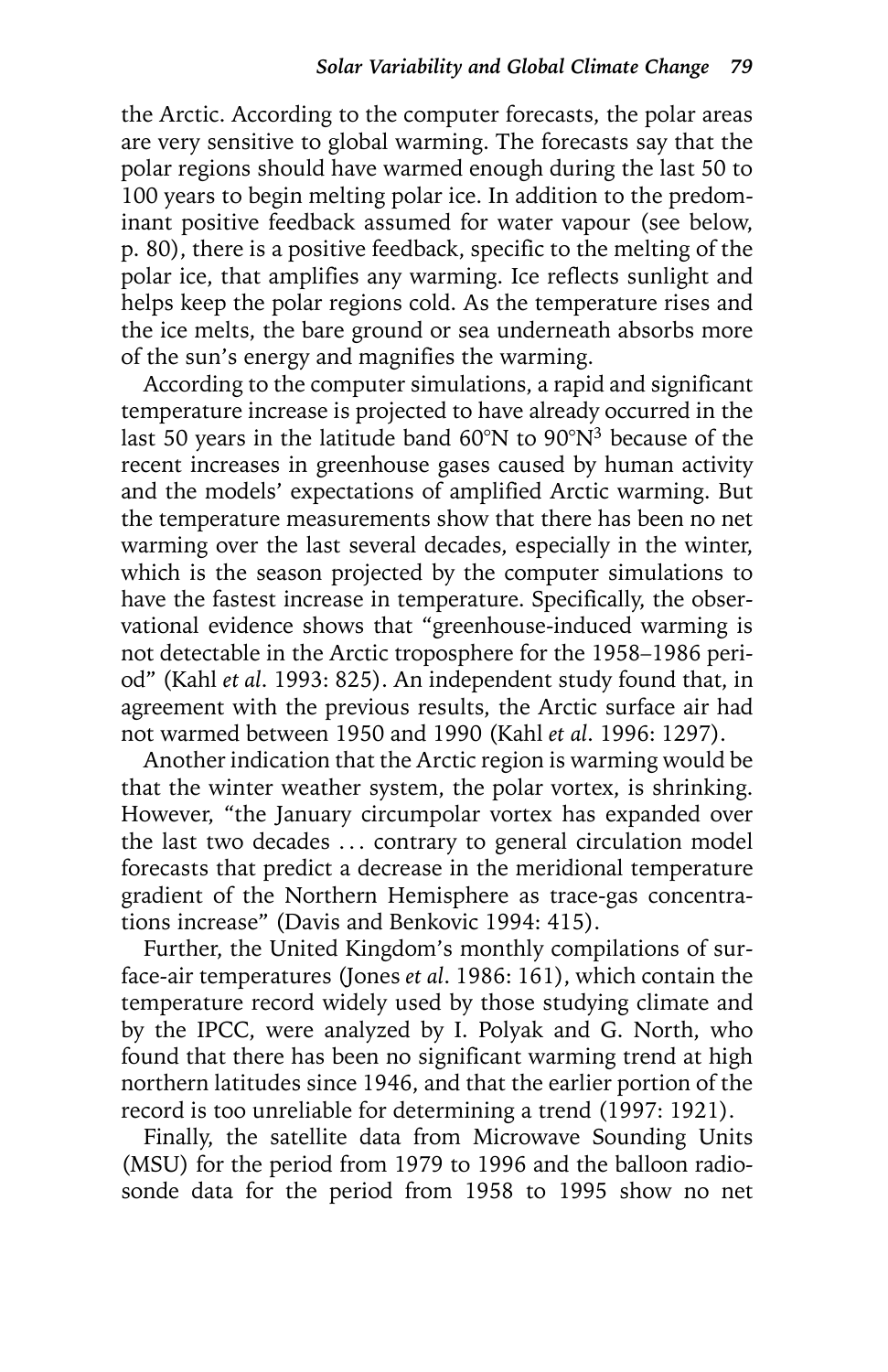warming in the high (60° to 90°) northern latitudes (J. Christy, personal communication, 1997). The computer simulations of climatic change make specific projections for temperature increases in the lower troposphere due to increases in greenhouse gases. Note that temperatures in the lower troposphere would be least affected by systematic errors such as the "urban heat-island effect" in surface temperatures near cities experiencing significant population growth and development. Combined with the high precision of the satellite data from MSU, the tropospheric temperatures are an excellent test of the climatic projections and they show that, on average, the temperature has not risen in the north polar region.

When tested against the Arctic temperature record, therefore, the computer forecasts are seen to exaggerate the projected warming by a large amount.

## Exaggerated warming

The computer projections are exaggerating the greenhouse warming by a large factor, partly because they are subject to major errors due to the assumption that water vapour is a strong, positive feedback. But the effect of water vapour is not understood.<sup>4</sup> Without the assumed gain from the water-vapor feedback, there would be little amplification of the warming caused by the increases in the minor greenhouse gases (Lindzen 1994: 353). What, then, is the maximum amount of warming due to increased greenhouse gases that can be expected to occur, if the exaggerated forecasts are reduced to the limits allowed by the actual temperature measurements? The answer is that the corrected warming in the next century, at present rates of increase in the greenhouse gases, will be less than a few tenths of a degree Celsius.

## Solar cycle of magnetism

Sunlight supplies most of the energy that drives the dynamics of the terrestrial climate. Speculation on the role of changes in the sun and their influence on changes in the earth's climate has been ongoing for centuries. The great astronomer Sir William Herschel, who discovered the planet Uranus, speculated, "I am now much inclined to believe that openings with great shallows, ridges, nodules and corrugations, instead of small indentations, may lead us to expect a copious emission of heat, and therefore mild seasons. And that on the contrary, pores, small indenta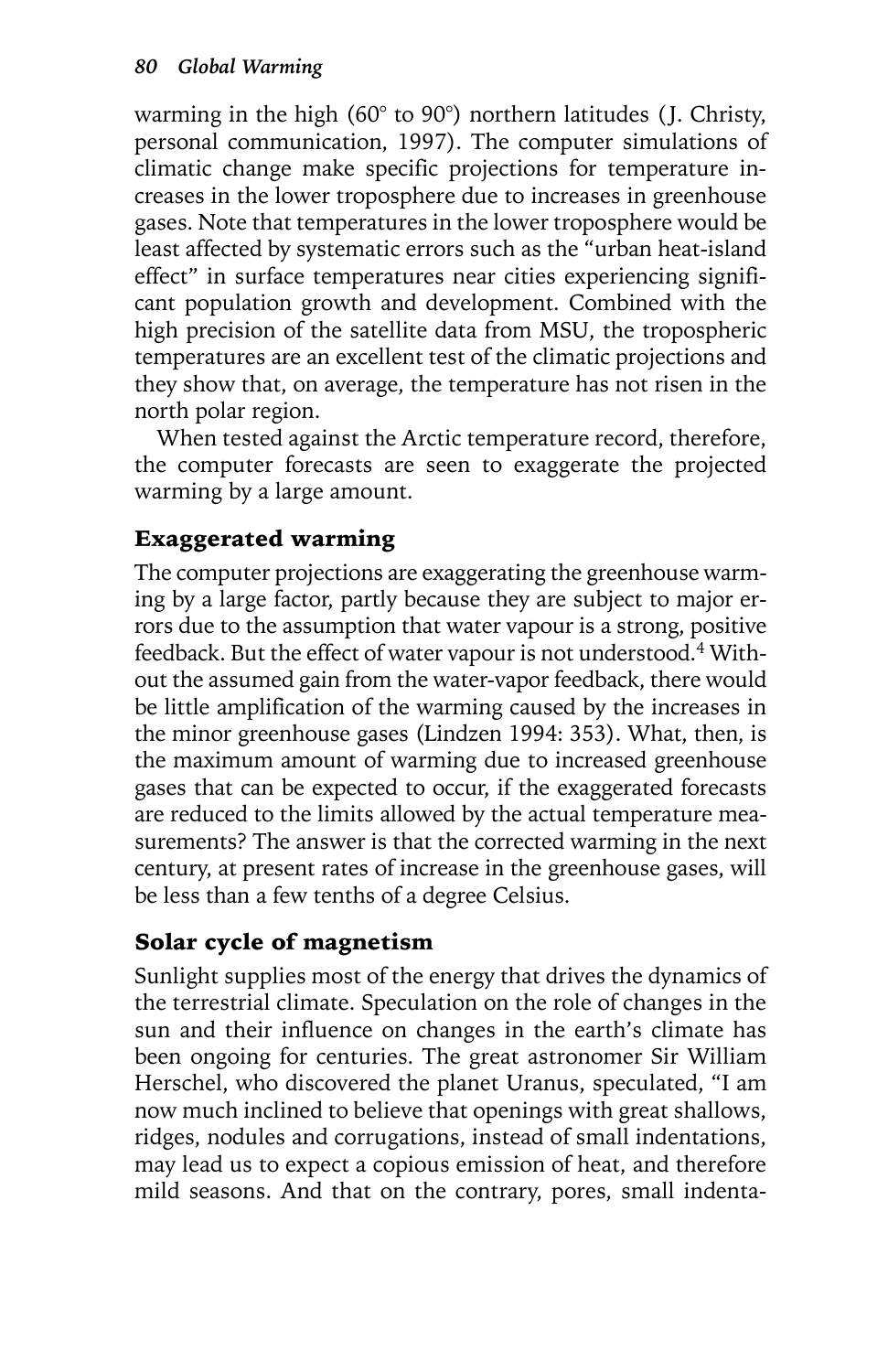Figure 1 Smoothed surface-temperature record, 1860–1996 (updated from IPCC I 1996: 26, fig. 8). The base period is 1961–1990. Source: downloaded from UK Meteorological Office at www.meto.govt.uk/ sec5/CR\_div/Tempertr/Index.html. Note the sharp temperature rise between 1910 and 1940.



tions, the absence of ridges and nodules, and of large openings and shallows, will denote a spare emission of heat, and may induce us to expect severe seasons" (Herschel 1801: 265).

#### *Empirical evidence on solar variability and climatic change*

An important feature of the surface temperature record of the last 100 years (figure 1) is that the temperature rose sharply by about 0.4°C between 1910 and 1940. Most of the increases in greenhouse gases, however, occurred after 1940 and, therefore, cannot be the cause of the 0.4°C warming that occurred earlier in the twentieth century. Most of the warming early in this century, then, must have been due to natural causes of climatic change, and these natural causes must be understood in order to make an accurate assessment of the effect upon climate of any human activities that may have been added to the natural changes.<sup>5</sup>

One possible natural cause of climatic change is variation in the brightness of the sun. The surface magnetism on the sun shows a pronounced cycle of variation roughly 11 years in length (figure 2).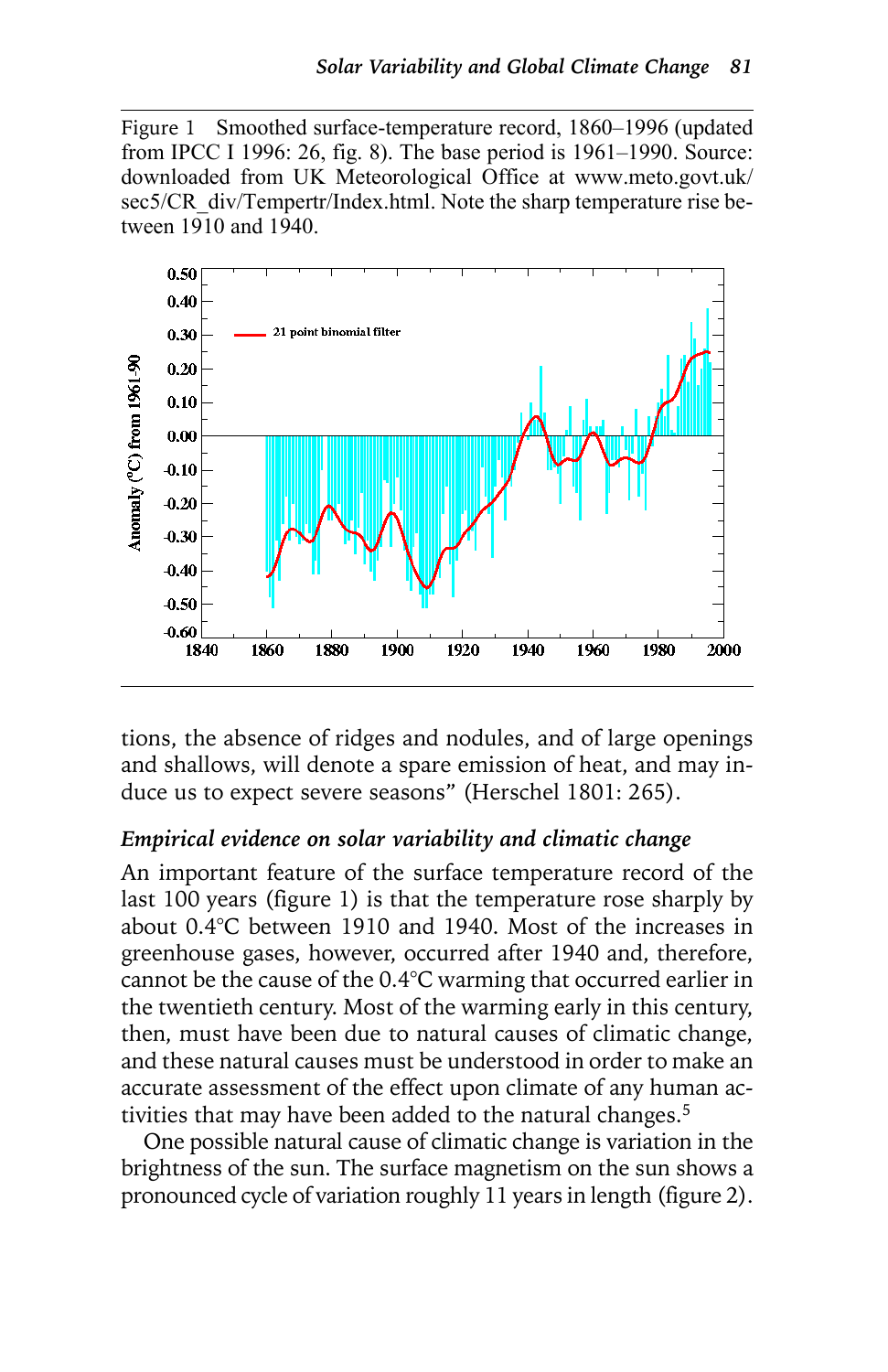Figure 2 Annual numbers of sunspots from 1610 to 1996. From J.A. Eddy, *Science* 192 (1976): 1189 and updates from NOAA-National Geophysical Data Center Solar-Geophysical Data Reprints. The number of sunspots indicates the strength of, and coverage by, surface magnetic fields on the sun.



According to recent findings based on measurements from NASA satellites, the sun also brightens and fades in total irradiance, or radiative energy output, in step with its 11-year cycle of changes in magnetism. This observed association of changes in irradiance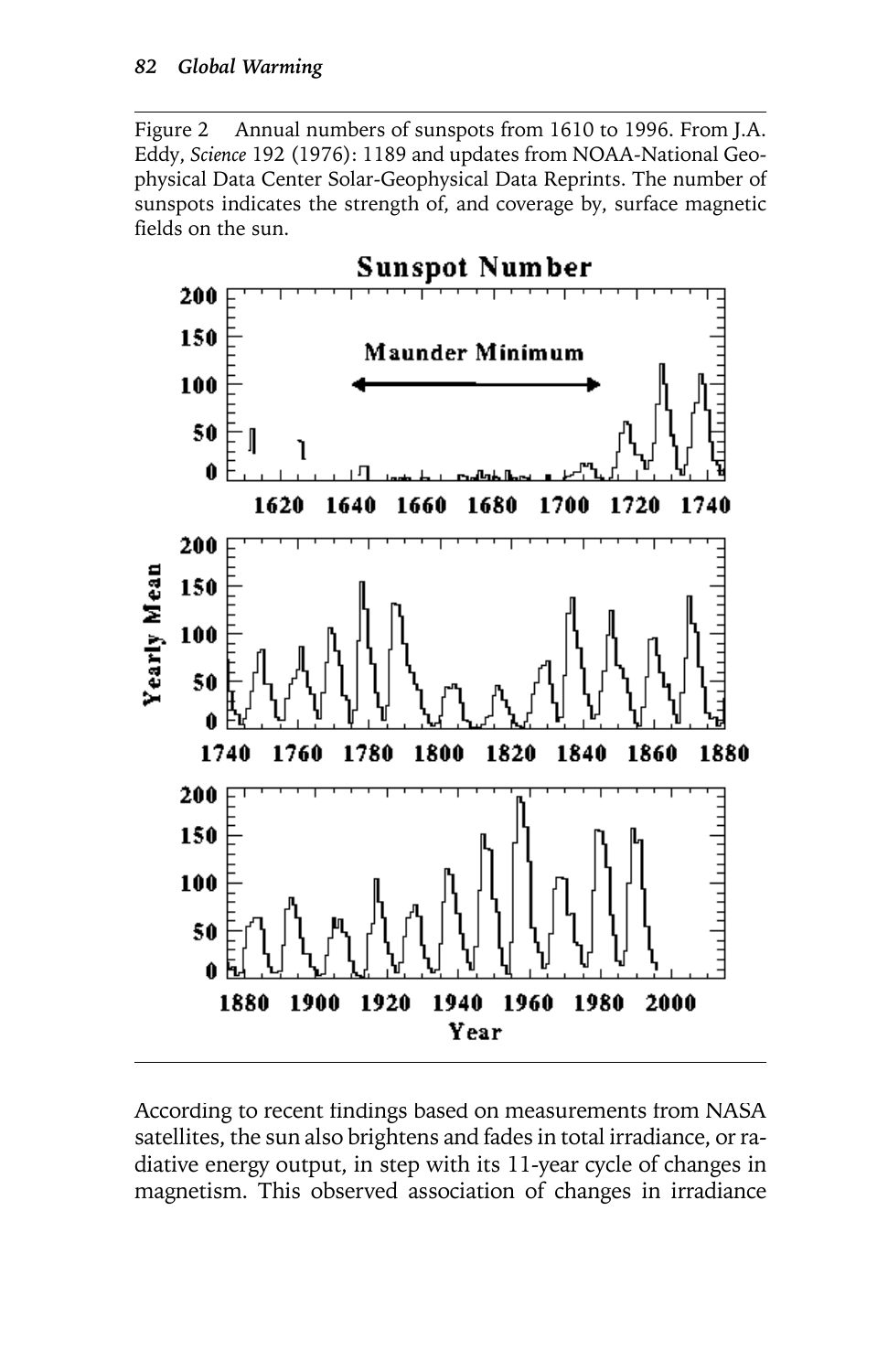Figure 3 The 22-year solar magnetic cycle (*solid line*) and changes in land temperatures in the northern hemisphere (*dashed line*) (Grovesman and Landsberg 1979: 767; Jones *et al*. 1986: 161). From Baliunas and Soon 1995: 896.



with magnetic change over nearly two decades is the basis for estimating changes in the sun's energy output in coordination with recorded changes in magnetism over many decades.

Such changes in irradiance could, if large enough, drive significant climatic change and the climatic record, indeed, does indicate a solar influence of this kind. Figure 3 shows records of the sun's magnetism and of land temperatures of the northern hemisphere over the last 240 years.<sup>6</sup> The two parameters are highly correlated, suggesting that changes in the sun's surface magnetism are linked to changes in the temperature. These changes in surface magnetism may reflect changes in total solar irradiance over periods of time—ranging from decades to centuries in length—for which measurements are lacking.

Assuming that the timing of such magnetic changes reflects changes in solar irradiance, computer simulations (figure 4) of the climate suggest that roughly 0.4 percent changes in solar irradiance over many decades would produce global temperature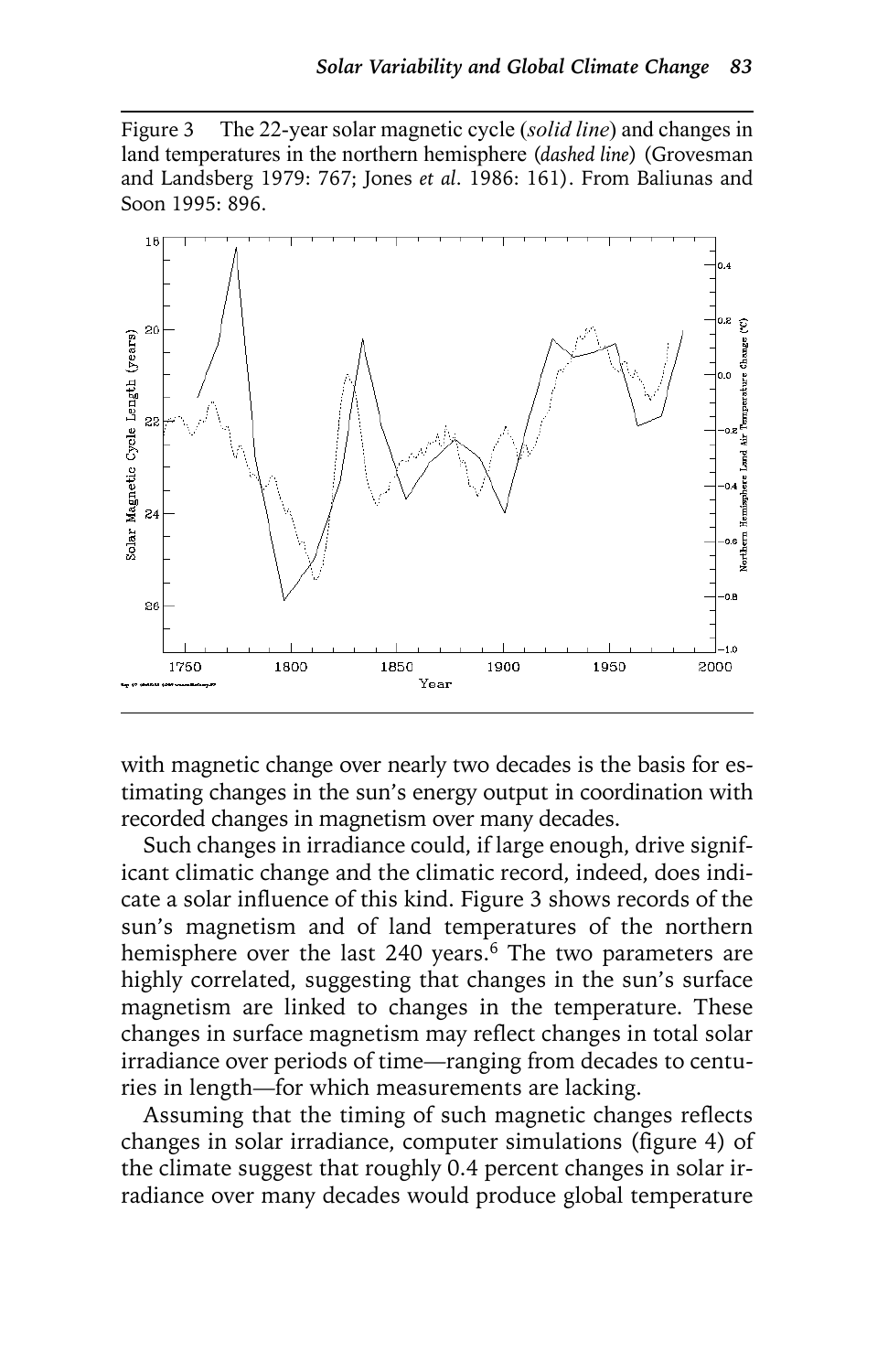Figure 4 Observed (solid line) and simulated (dot-dashed line, greenhouse gases alone; dashed line, solar irradiance change plus greenhouse gases) temperature anomalies. From Soon et al.1996: 891; the solar-forcing profile is from Hoyt and Schatten 1993: 18,895. The solution for solar forcing corresponds to a total solar irradiance change of at most 0.5%.



change of about 0.5°C (Soon, Posmentier and Baliunas 1996: 891). There is evidence of a solar change of just this magnitude in a recent report of an observed difference of total solar irradiance between two sunspot-cycle minima—1986 and 1996—that would amount to about 0.4 percent change in irradiance over a century (Willson 1997:1963).

There is additional evidence of the sun's effect upon the climate over several millennia. Every two centuries or so, the sun's magnetism drops to very low levels for several decades. One instance is the low level of the sun's magnetism during the seventeenth century (*ca*. 1640 to 1720, the "Maunder Minimum"). A fainter sun at that time could have contributed to a climatic period called the "Little Ice Age," when the average global temperature was about 1°C cooler than it is today.

Quantitative records of the sun's magnetism over millennia come from measurements of radiocarbon  $(^{14}C)$  in tree rings and beryllium (<sup>10</sup>Be) in ice cores. Records of the abundances of those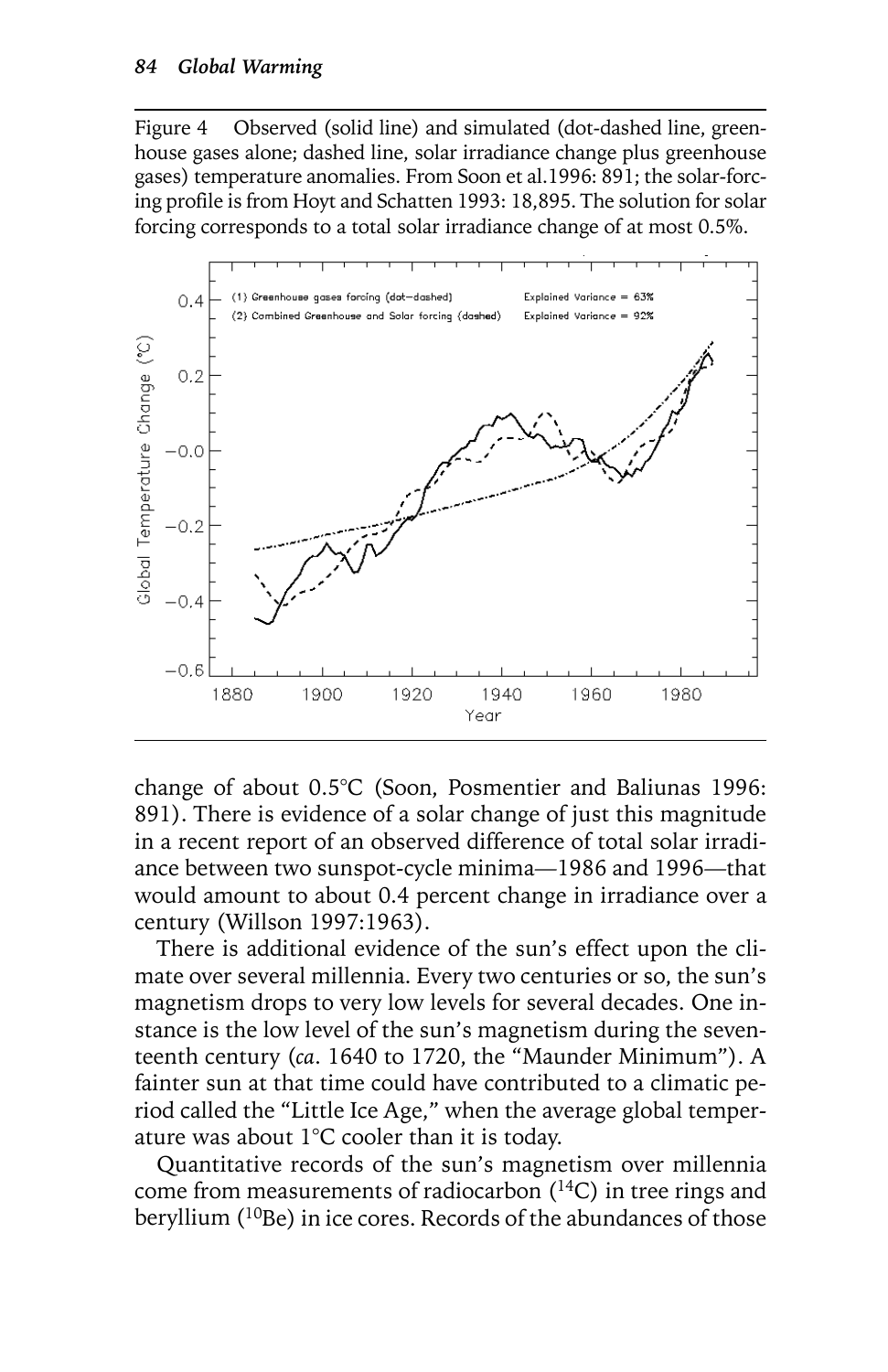isotopes confirm the occurrence of the magnetic Maunder minima every few centuries, plus occasional, sustained magnetic maxima. During the magnetically low periods, the sun might dim compared to magnetically high intervals, when the sun should brighten. The brightness changes are estimated to be relatively small—several tenths of a percent during these large swings in magnetism—but such modest changes are enough according to some climatic simulations to explain the reconstructed global temperature changes of about 1°C.

The influence of the sun on the climate is also inferred from records covering about 5000 years and showing that 6 out of 7 observed cold spells approximately coincide with long-term lulls in solar magnetism, perhaps similar to the Maunder minimum (Wigley and Kelly 1990: 547). Records from Scandinavia over the last 10,000 years suggest that 17 out of 19 cold spells are coincident with major lows in the sun's magnetism (Karlén and Kuylenstierna 1996: 359).

#### Other possible mechanisms of the sun's effect on climatic change

Modeling efforts generally treat an increase in the input from the solar constant to the climatic system<sup>7</sup> to be radiatively equivalent to that from an increase in atmospheric concentration of the trace greenhouse gases produced by human activity. It is often pointed out that a change of, say, 0.4 percent in the total solar irradiance over a time frame of 100 years (Soon *et al*. 1996: 891) is about 1 Watt/ $m^2$  at the surface of the earth. Since the known increase in greenhouse gas radiative forcing is over 2 Watts/ $m<sup>2</sup>$ in the last 100 years, it is supposed that the sun has been and will continue to be of lesser importance compared to the forcing from the increase in greenhouse gases. However, such a comparison misses a key point: it is not the arithmetic magnitude of the forcings *per se* but the *responses* of the climatic system to these forcings that must be considered. The conjecture that the two radiative inputs give similar responses in the climatic system is an unverified assumption.

Is change in total solar irradiance the sole or major driver of solar-influenced climatic change? The signature of solar variability appears in meteorological records in ways that suggest that change in total irradiance is not the only impact the sun has on the terrestrial climate. For example, there is a positive correlation between the north polar winter temperature (at the height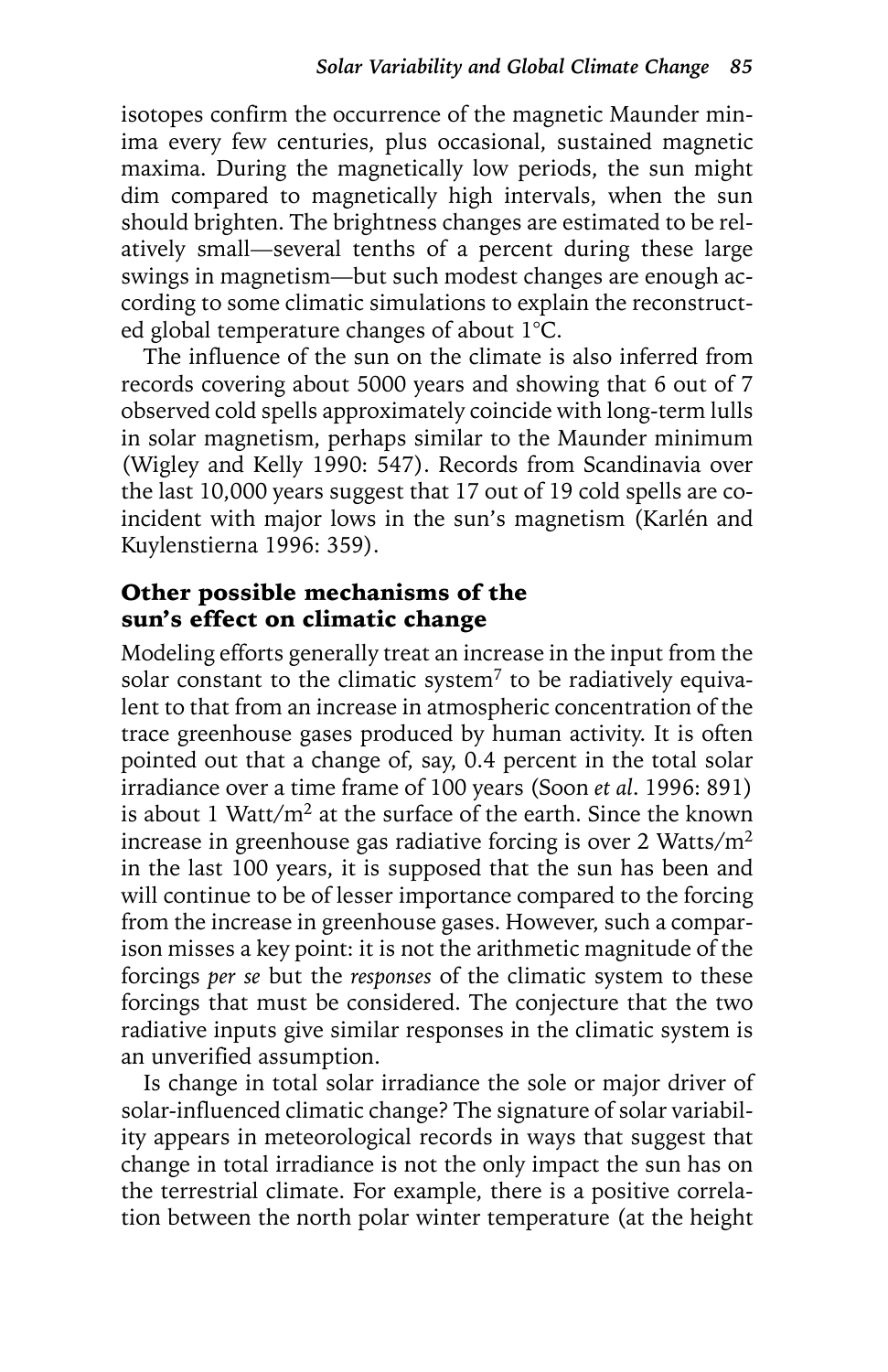of the 50 millibar geopotential) and phase of the solar cycle when the Quasi-Biennial Oscillation (QBO) winds are westerly (Labitzke 1987: 535).

Further, changes in solar irradiance in ultraviolet wavelengths may affect the chemistry in the stratosphere and troposphere Haigh 1996: 981) while changes in irradiance in the visible wavelengths may affect the lower atmosphere and sea surface (White, Lean, Cayan, and Dettinger 1997: 3255). The responses to those separate portions of the solar spectrum may combine to influence the dynamics of the large-scale (roughly 1000 km in wavelength) planetary waves and Hadley circulation.<sup>8</sup> Then, too, the sun's surface magnetism and the wind modulate the galactic cosmic rays impinging on the geomagnetic field, and so affect the electrical (Tinsley 1997: 341) and chemical (Chamberlain 1977: 737) properties of the upper atmosphere. This, in turn, may cause changes in cloud microphysics and cloud coverage (Svensmark and Friis-Christensen 1997: 1225).

The consequence of the existence of these significant *non-radiative* mechanisms of solar influence on climatic change is important: the assumption of equivalence in the radiative inputs of the sun and increases in greenhouse gases is not valid.

The sun's radiative energy is emitted at many wavelengths; the sun also emits energetic particles and both are variable in time and space. The distinct components of the earth's atmosphere and surface should respond differently to the diverse aspects of the sun's energy outflows. Modeling the climatic response to the sun's variability faces two major barriers: (1) the lack of a complete description of solar variability; and (2) the lack of knowledge of the response of climate to changes in solar output (or indeed, the response of the climatic system to most natural forcings).

## Conclusions

The processes of "fingerprinting" various mechanisms of climatic change and projecting climatic change requires knowing *all* the relevant factors, both those that are natural<sup>9</sup> and those that are the result of human activity. And, these factors must be considered *simultaneously* in a model (Schneider 1994: 263, 341; Rind 1996: 563). Once such a model is verified, then only can each mechanism be identified. Since the mechanisms of climatic change are not fully known—as we have shown, the question how the sun affects the climate is unresolved—and the models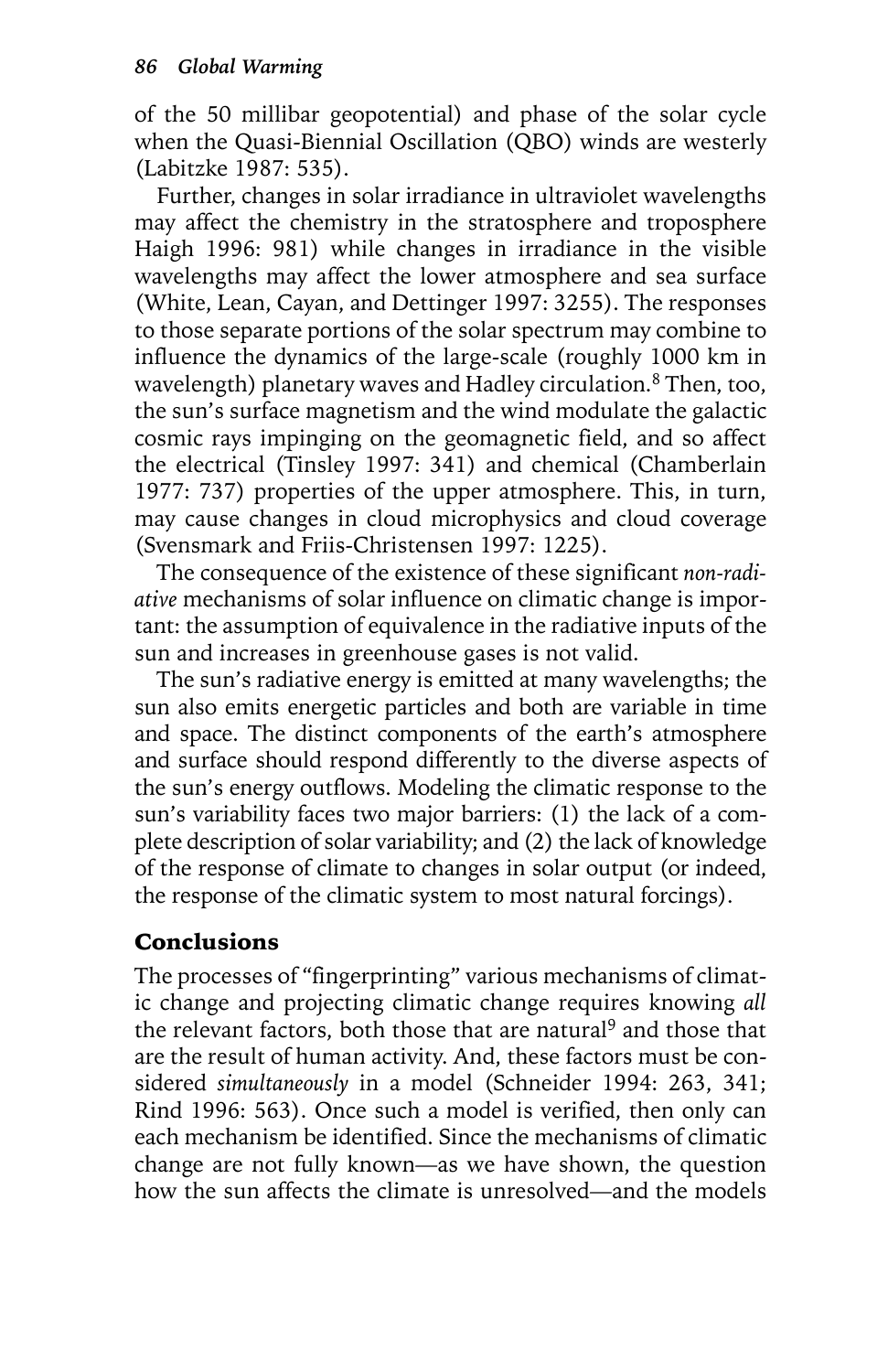have not been verified (Barnett *et al.* 1996: 255; Polyak and North 1997: 1921, 6799), fingerprinting is not yet possible. Understanding all the important causes of climatic change, both those that are natural and those that are the result of human activity, is key to projecting future climatic change and crafting an effective response to it.

Herschel made a very modern speculation on the influence of the sun's surface magnetism upon the climate of the earth: "A constant observation of the sun with this view, and a proper information respecting the general mildness or severity of the seasons, in all parts of the world, may bring this theory to perfection or refute it if it be not well founded" (1801). It remains to be seen what the mechanisms of solar change are and what the climatic response to them is; studying them is essential if we want to create the best climatic simulations possible.

### **Notes**

- 1 "Our ability to quantify the human influence on global climate is limited because the expected signal is still emerging from the noise of natural variability, and because there are uncertainties in key factors" (IPCC I 96: 5).
- 2 On the role of experiment: "Experiment is the sole source of truth. It alone can teach us something new; it alone can give us certainty." (Poincaré 1902, part IV, ch. 9).
- 3 See, for example, Figure 8.12 and accompanying text in IPCC I 1996. The smallest increase is for a model with sulfate aerosol cooling; however, the sulfate cooling effect is too large, according to more recent work of Hansen *et al*. (1997: 6831). They find that the net effect of sulfate aerosols on the global average surface temperature is nearly zero. In that case, with the cooling effect of aerosols removed from the models' projections, the relevant temperature projections for the high northern latitudes are in the upper end of the quoted range.
- 4 In calculating the response to climatic forcing it is important to note that the computer simulations rely on a positive feedback provided by water vapour in the upper troposphere to amplify the small warming directly resulting from the increase in carbon dioxide and other minor greenhouse gases. This amplification is the predominant source of temperature gain in the computer simulations. "This feedback operates in all the climate models used in global warming and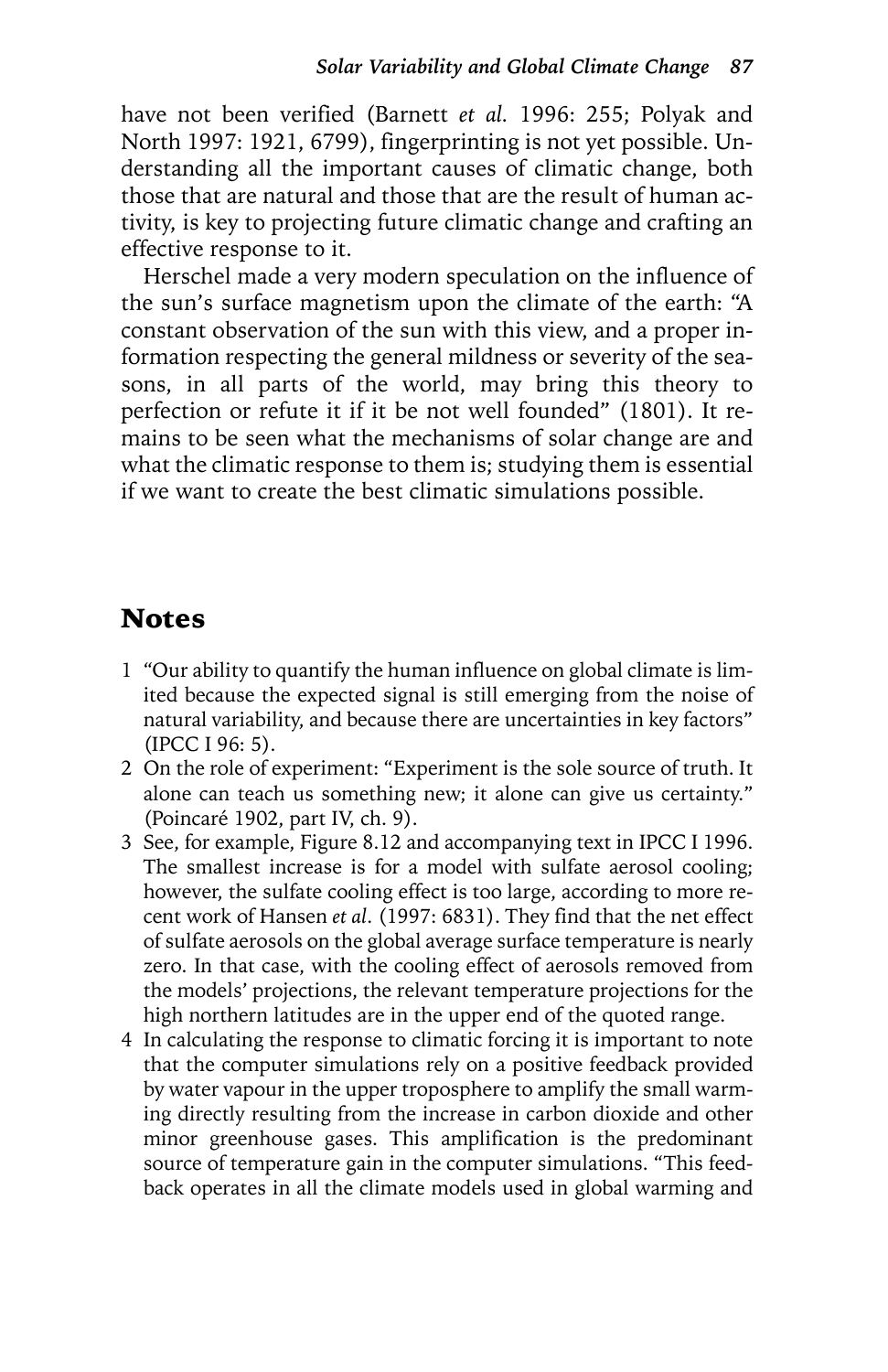#### *88 Global Warming*

other studies" (IPCC I 1996: 200, 4.2.1). However, note: "[I]ntuitive arguments for [the feedback] to apply to water vapour in the upper troposphere are weak; observational analyses and process studies are needed to establish its existence and strength there" (200, 4.2.1). Also: "Feedback from the redistribution of water vapour remains a substantial uncertainty in climate models" (201, 4.2.1). The assumption that the feedback from water vapour is positive has been challenged by theory (Sun and Lindzen 1993: 1643) and by observations (Spencer and Braswell 1997: 1097).

- 5 The overall warming trend (whose time scale of variability is >40 years) in the temperature record is the only statistically significant component of variability. No other component can be distinguished at the 95 percent confidence level from red noise. Because the signal is spatially ubiquitous, it is consistent with a global change in external forcing (Allen and Smith 1994: 883).
- 6 (Baliunas and Soon 1995: 896) Note that the shorter, global surface temperature record also shows a significant correlation with the length of the 11-year cycle of solar magnetism (Lassen and Friis-Christensen 1995: 835). Due to the lack of globally-averaged temperature records, to study the presence of correlations over longer time scales, regional records such as land temperatures for the northern hemisphere must be considered.
- 7 A physically more correct prescription would be an increase of total irradiance.
- 8 Hadley Circulation is the general pattern of atmospheric motions that prevail in the tropics. The circulation pattern is that of warm, moist air rising from the surface to the tropopause (about 12 km) and cool, dry air subsiding down to the surface.
- 9 For clarity it should be noted that this meaning of natural forcing differs from that of the IPCC I 1996: "'[N]atural' variability arises from the internal process at work in the climate system and not from changes in external forcing" (Summary for Policymakers: 33). The IPCC's model-based definition of natural variability excludes timedependent forcing caused by, e.g., intrinsic solar variability.

## References

- Allen, M.R., and L.A. Smith (1994). Investigating the origins and significance of low-frequency modes of climatic variability. *Geophysical Research Letters* 21: 883–86.
- Baliunas, S.L., and W.H. Soon (1995). Are variations in the length of the activity cycle related to changes in brightness in solar-type stars? *Astrophysical Journal* 450: 896–901.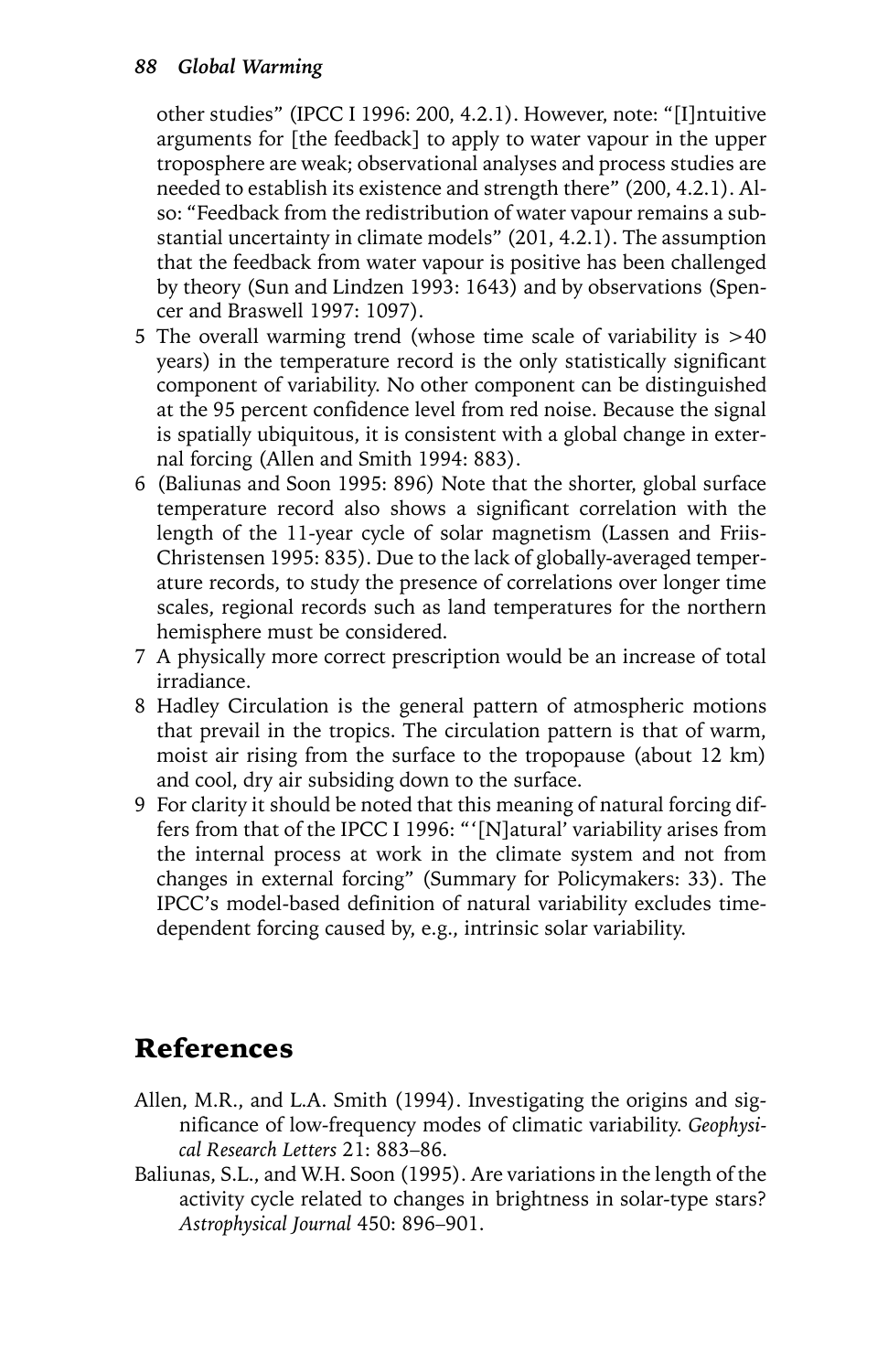- Barnett, T.P., B.D. Santer, P.D. Jones, R.S. Bradley and K.R. Briffa (1996). Estimates of low-frequency natural variability in near-surface air temperature. *Holocene* 6: 255–263.
- Chamberlain, J.W. (1977). A mechanism for inducing climate variations through the statosphere. *Journal of Atmospheric Sciences* 34: 737–43.
- Davis, R.E., and S. R. Benkovic (1994). Spatial and temporal variations of the January circumpolar vortex over the Nothern Hemisphere. *International Journal of Climatology* 14: 415–28.
- Eddy, J.A. (1976). The Maunder Minimum. *Science* 192: 1189–1202.
- Feynman, Richard, R. Leighton and M. Sands (1963). The Feynman Lectures in Physics. Vol. 1. Toronto, ON: Addison Wesley.
- Grovesman, B.S., and H.E. Landsberg (1979). Simulated northern hemisphere temperature departures, 1579–1880. *Geophysical Research Letters* 6: 767–69.
- Haigh, J.D. (1996). The impact of solar variability on climate. *Science* 272: 981–84.
- Hansen, J. *et al*. (1997). Radiative forcing and climate response. *Journal of Geophysical Research* 102: 6831–64.
- Herschel, W. (1801). Observations tending to investigate the Nature of the Sun. *Philosophical Transactions of the Royal Society of London* 91: 265–318.
- Hoyt, D.V., and K.H. Schatten (1993). A discussion of plausible solar irradiance variations, 1700–1992. *Journal of Geophysical Research* 98: 18,895–906.
- Intergovernmental Panel on Climate Change, Working Group I (IPCC I) (1996). *Climate Change 1995: The Science of Climate Change*. Contribution of Working Group I to the Second Assessment Report of the Intergovernmental Panel on Climate Change. John T. Houghton *et al*. (eds). Cambridge: Cambridge University Press.
- Jones, P.D. *et al*. (1986). Northern Hemisphere surface air temperature variations, 1851–1984. *Journal of Climate and Applied Meteorology*: 5: 161–79.
- Kahl, J.D.W., *et al*. (1993). Tropospheric temperature trends in the Arctic, 1358–1386. *Journal of Geophysical Research* 98: 12,825–38.
- ——— (1996). Long-term variability in the low-level inversion layer over the Arctic Ocean. *International Journal of Climatology* 16: 1297–1313.
- Karlén, W., and J. Kuylenstierna (1996). On solar forcing of Holocene climate: evidence from Scandinavia. *Holocene* 6: 359–85.
- Labitzke, K. (1987). Sunspots: the QBO and the stratospheric temperature in the northern polar region. *Geophysical Research Letters* 14: 535–37.
- Lassen, K., and E. Friis-Christensen (1995). Variability of the solar cycle length during the last five centuries and the apparent association with terrestrial climate. *Journal of Atmospheric and Terrestrial Physics* 57: 835–45.